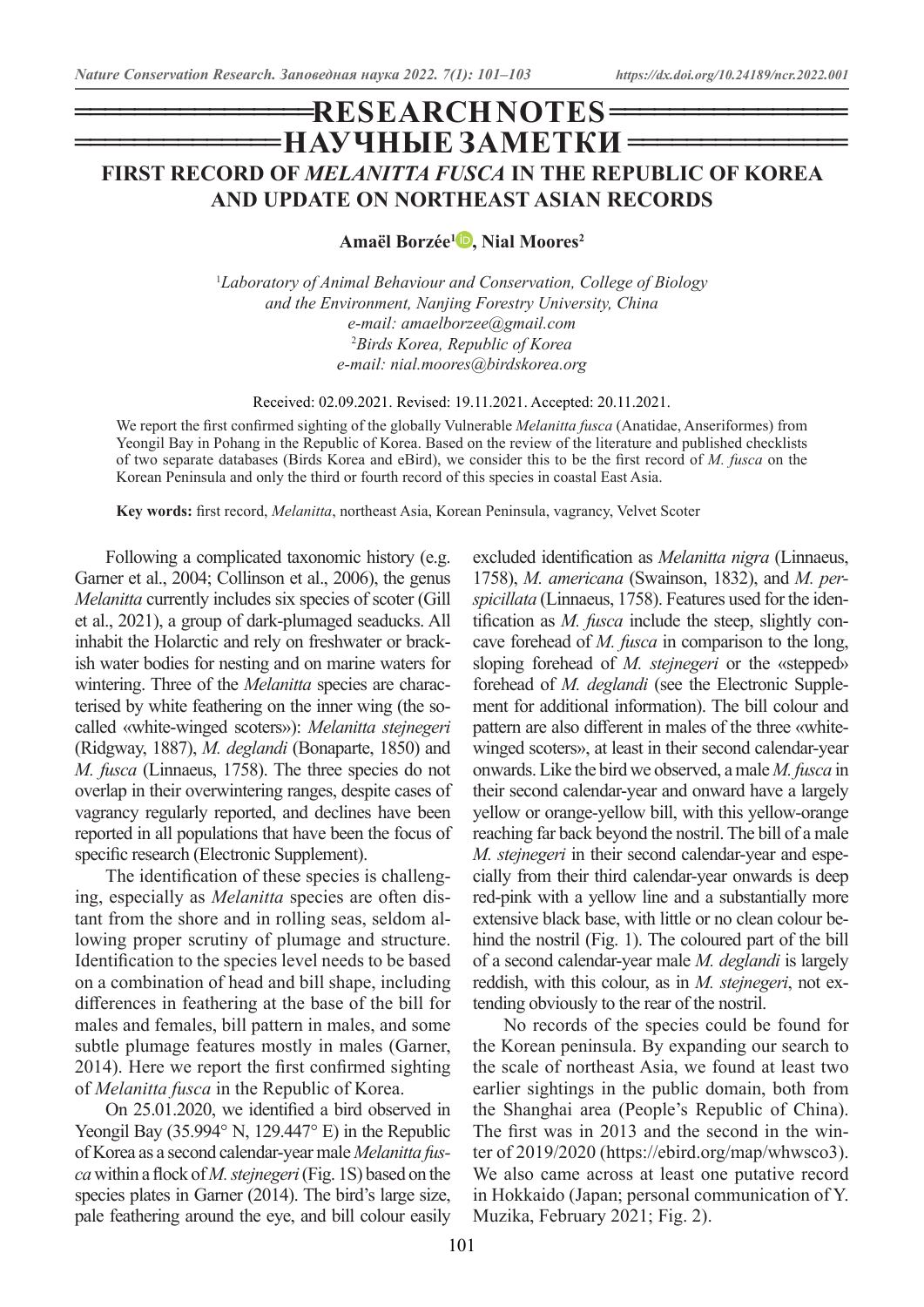

**Fig. 1.** Comparative identification of the male *Melanitta fusca* observed in Yeongil Bay, Republic of Korea on 25.01.2021. This figure illustrates the difference in the angle of head and bill between *M. fusca* and *M. stejnegeri*. Designations: A: head shapes extracted from Garner (2014); B: head shapes overlaid with the individuals photographed; C: Photos in nature. The *Melanitta fusca* focal individual is closely followed by a *M. stejnegeri* individual (Photo: Nial Moores), and the second calendar-year male *M. stejnegeri* was also photographed in Pohang in late January 2021 (Photo: Shim Kyu-Sik).



**Fig. 2.** Range and instances of vagrancy of *Melanitta fusca*. The observation from the Republic of Korea reported here is from Yeongil Bay (35.994° N, 129.447° E), Republic of Korea on 25.01.2021. The range is based on Birdlife International (2021).

Here we report the first record of a *Melanitta fusca* individual in the Republic of Korea. This case of vagrancy is interesting in that it goes against the declining population dynamic for *M. fusca* at the global scale, and against the population dynamics for *M. stejnegeri* and *M. nigra* in waters of the Republic of Korea, where they have declined substantially during the past several decades (Birdlife International, 2021), even though the species remains common or even locally abundant along parts of the east coast of the Democratic People's Republic of Korea (Moores, 2017). We are unaware of any detailed research conducted to identify potential differences in the ecological requirements of the two species, and as such we expect that many of the same

potential drivers of decline listed for *M. stejnegeri* (BirdLife International, 2021) will also impact any vagrant *M. fusca* to East Asia.

With so few records in East Asia at this time it is not yet possible to ascertain whether or not *M. fusca* occurs more regularly, being overlooked in among much larger flocks of *M. stejnegeri*; or instead, whether recent records are the result of an eastward range expansion by *M. fusca*, so that post-breeding individuals are more likely to migrate or disperse eastward to the coastal zone of eastern Asia. Either way, it is worth checking and documenting carefully flocks of *Melanitta* individuals in east and northeast Asia in the future, both to identify vagrant individuals and to improve our understanding of the population dynamics of *M. stejnegeri* and *M. americana*, both of which have undergone major declines at least in the Republic of Korea during the current century.

The recent reports of the vagrant *M. fusca* individuals detected for the first time in the East Palearctic are coincident with, though not necessarily caused by, the recent increase in the numbers and skill level of birdwatchers in East Asia, and the spread of online forums dedicated to reporting such observations. As suggested by this paper, data shared through public-access citizen science platforms such as eBird (ebird.org) and iNaturalist (inaturalist. org) will likely play an important role in helping to identify and to understand population dynamics of species across large regions with a paucity of more formal mechanisms for information-sharing.

#### **Acknowledgements**

This study was partially supported by the Strategic Priority Research Program of the Chinese Academy of Sciences (XDB31000000) and the National Natural Science Foundation of China (31870506). We are grateful to Dr. Shim Kyu-Sik (Republic of Korea) for the *Melanitta stejnegeri* picture used in Fig. 1C.

#### **Supporting Information**

The species introduction and the detailed methodology of the research (Electronic Supplement. Description of *Melanitta fusca* introduction and the detailed information on material and methods) may be found in the **[Supporting Information](http://ncr-journal.bear-land.org/article/356)**.

#### **References**

- BirdLife International. 2021. *IUCN Red List for birds*. Available from: http://www.birdlife.org
- Collinson M., Parkin D.T., Knox A.G., Sangster G., Helbig A.J. 2006. Species limits within the genus *Melanitta*, the scoters. *British Birds* 99(4): 183–201.